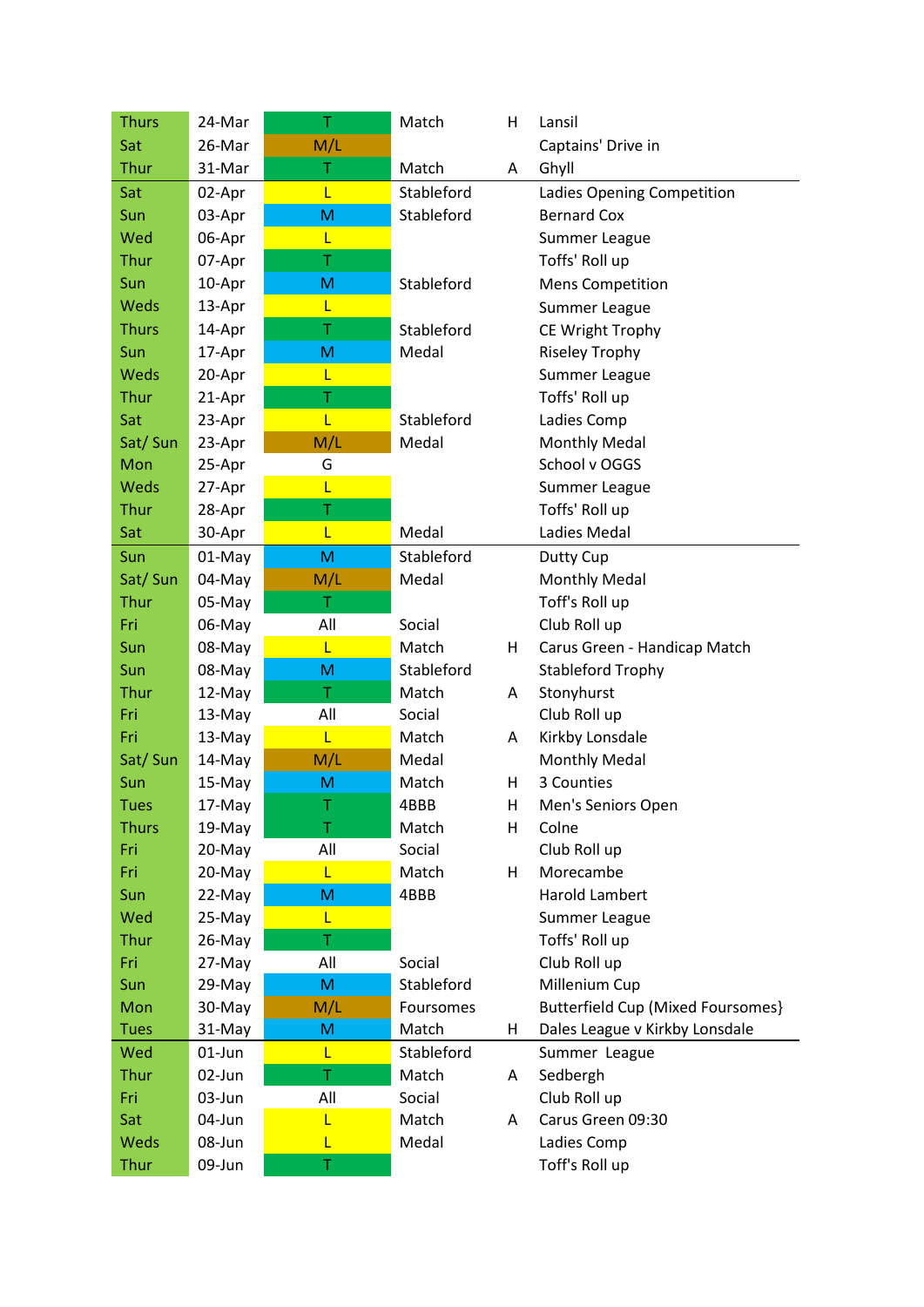| Fri         | 10-Jun    | L   | Match      | H | Kirkby Lonsdale                     |
|-------------|-----------|-----|------------|---|-------------------------------------|
| Sat         | $11$ -Jun | M   | Awayday    | A | Grange Fell - 9 hole clubs          |
| Sun         | 12-Jun    | M   | Medal      |   | David Percy Memorial                |
| Mon         | 13-Jun    | All | Social     | A | Away Day TBA                        |
| Wed         | 15-Jun    | L   | Stableford |   | <b>Garnett Trophy</b>               |
| Thur        | $16$ -Jun | T   | Match      | H | Sedbergh                            |
| Fri         | 17-Jun    | All | Social     |   | Club Roll up                        |
| Friday      | 17-Jun    | L   | Match      | H | Silverdale                          |
| Sat         | 18-Jun    | M   |            |   | Past Captains Day                   |
| Sun         | $19$ -Jun | M   | Foursomes  |   | John Moore {Daily Mail } Foursomes  |
| <b>Tues</b> | 21-Jun    | M   | Match      | A | Dales League v Bentham              |
| <b>Weds</b> | 22-Jun    | L   |            |   | Summer League                       |
| Thur        | 23-Jun    | T   | Match      | H | Lowes Park                          |
| Fri         | 24-Jun    | All | Social     |   | Club Roll up                        |
| Fri         | 24-Jun    | L   | Match      | A | Morecambe                           |
| Sat         | 25-Jun    | L   |            |   | Lady Captain's Day                  |
| Sun         | 26-Jun    | M   |            |   | Summer Bogey                        |
| <b>Weds</b> | 29-Jun    | L   | Medal      |   | Ladies                              |
| Thur        | 30-Jun    | Τ   | Awayday    |   | Heysham                             |
| Fri         | $01$ -Jul | All | Social     |   | Roll up. None golfing guest to putt |
| Fr          | $01$ -Jul | L   | Match      | A | Silverdale                          |
| Sun         | $03$ -Jul | L   | Match      | H | Windermere 13:00 - 13:30            |
| Sun         | $03$ -Jul | M   | Medal      |   | Post Office / Lawson Cup            |
| Mon         | 04-Jul    | All | Social     | A | Away Day TBA                        |
| <b>Tues</b> | 05-Jul    | M   | Match      | H | Dales League v Bentham              |
| Wed         | 06-Jul    | Ĺ   |            |   | Lawson Cup/ Mercer Bowl             |
| Thur        | 07-Jul    | Τ   |            |   | Toff's Roll up                      |
| Fri         | 08-Jul    | All | Social     |   | Club Roll up                        |
| Sat         | 09-Jul    | L   | Match      | A | Windermere                          |
| Sat/Sun     | 09-Jul    | M/L | Medal      |   | <b>Monthly Medal</b>                |
| <b>Tues</b> | $12$ -Jul | M   | Match      | A | Dales League v Kirkby Lonsdale      |
| Wed         | $13$ -Jul | L   |            |   | Summer League                       |
| Thur        | $14$ -Jul | T   | Match      | A | Lowes Park                          |
| Fri         | $15$ -Jul | All | Social     |   | Club Roll up                        |
| Sat         | $16$ -Jul | L   | Stableford |   | Ladies Comp                         |
| Sun         | 17-Jul    | All | Social     |   | Captain's Day                       |
| <b>Tues</b> | 19-Jul    | M   | Match      | H | Dales League v Casterton            |
| Wed         | 20-Jul    | L   | Foursomes  |   | Ladies' Foursomes                   |
| Thur        | $21$ -Jul | T   |            |   | <b>Toff's Captains Day</b>          |
| Fri         | 22-Jul    | All | Social     |   | Roll up. None golfing guest to putt |
| Sat         | $23$ -Jul | L   | Social     |   | Ladies' Past Captains               |
| Sun         | 24-Jul    | M   | Scramble   |   | Three Man Scramble                  |
| Wed         | 27-Jul    | L   | Medal      |   | Ladies' Medal                       |
| Thur        | 28-Jul    | Τ   | Match      | H | Stoneyhurst                         |
| Fri         | 29-Jul    | All | Social     |   | Club Roll up                        |
| Sat         | 30-Jul    | M/L | Social     |   | Presidents Day                      |
| Sun         | $31$ -Jul | M/L | Medal      |   | <b>Monthly Medal</b>                |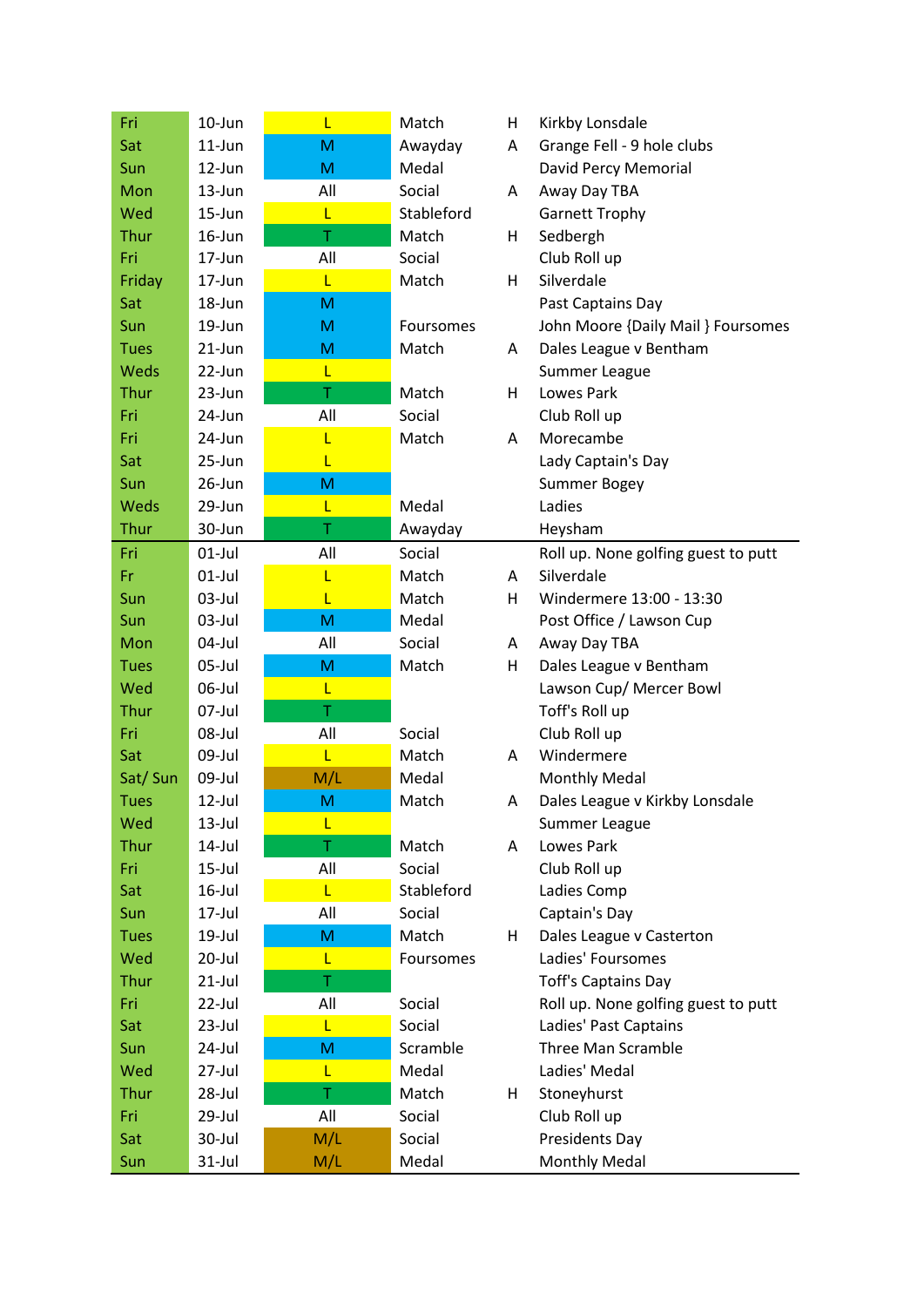| Wed         | 03-Aug    | L   | Stableford |    | Ladies Comp                           |
|-------------|-----------|-----|------------|----|---------------------------------------|
| Thur        | 04-Aug    | T   | Match      | H. | Ghyll                                 |
| Fri         | 05-Aug    | All | Social     |    | Club Roll up                          |
| Sun         | 07-Aug    | L   |            |    | Lady Captains trip                    |
| Sun         | 07-Aug    | M   | Stableford |    | Men's Comp                            |
| Monday      | 08-Aug    | G   |            |    | <b>Wolstenholme Trophy</b>            |
| <b>Tues</b> | 09-Aug    | M   | Match      | A  | Dales League v Casterton              |
| Wed         | 10-Aug    | L   |            |    | Summer League                         |
| Thur        | 11-Aug    | Τ   | Awayday    |    | Carus Green                           |
| Fri         | 12-Aug    | All | Social     |    | Club Roll up                          |
| Sat         | 13-Aug    | M   | Stableford |    | Peter Robinson Cup                    |
| Wed         | 17-Aug    | L   | Medal      |    | Centenary Club 18 Hole Medal          |
| Thur        | 18-Aug    | Τ   |            |    | <b>Challenges Trophy</b>              |
| Sat         | 20-Aug    | L   | Stableford |    | Ladies Comp                           |
| Sun         | 21-Aug    | L   |            |    | Handicap Semi Finals                  |
| Sun         | 21-Aug    | M/L | Stableford |    | <b>Memorial Trophy</b>                |
| Weds        | 24-Aug    | L   |            |    | Summer League                         |
| Thur        | 25-Aug    | T   |            |    | Toffs' Roll up                        |
| Fri         | 26-Aug    | M   | Stableford |    | <b>Huntsworth Trophy at Ulverston</b> |
| Sun         | 28-Aug    | M   | Stableford |    | 3 Clubs & Putter                      |
| Mon         | 29-Aug    | L   |            |    | Mr & Mrs Comp                         |
| Mon         | 29-Aug    | M/L | Greensomes |    | Mr & Mrs and Alternative Pairs        |
| Wed         | 31-Aug    | L   | Medal      |    | Ladies' 18 Hole Medal                 |
|             |           |     |            |    |                                       |
| Thur        | 01-Sep    | T   | Match      | A  | Lansil                                |
| Sat         | 03-Sep    | Ĺ   |            |    | Ladies Open                           |
| Sun         | 04-Sep    | All | Stableford |    | <b>Invitational Day</b>               |
| Weds        | 07-Sep    | L   |            |    | Summer League                         |
| Friday      | 09-Sep    | Τ   | Away Day   |    | Knott End                             |
| Sat         | 10-Sep    | L   |            |    | Handicap League Final                 |
| Sun         | 11-Sep    | M   |            | H  | Ingleborough Trophy                   |
| Weds        | 14-Sep    | L   | Medal      |    | Ladies                                |
| Thur        | 15-Sep    | T   |            |    | Eric Ralph Trophy                     |
| Sun         | 18-Sep    | M   | Medal      |    | Summer Medal Final / Monthly<br>medal |
| Wed         | 21-Sep    | L   |            |    | Summer League                         |
| Thur        | 22-Sep    | T   |            |    | Toff's Roll up                        |
| Sat/Tues    | 24-Sep    | M   |            |    | Captain's Overseas Trip               |
| Sat         | 24-Sep    | L   |            |    | Castleberg Cup                        |
| Wed         | 28-Sep    | L   |            |    | Summer League                         |
| Thur        | 29-Sep    | Τ   |            |    | Toff's Roll up                        |
| Sun         | 02-Oct    | M   | Stableford |    | <b>Birkbeck Cup</b>                   |
| Weds        | 05-Oct    | L   |            |    | Ladies' Winter League Roll up         |
| Thur        | 06-Oct    | T   |            |    | Toff's Roll up and AGM                |
| Sun         | 09-Oct    | M   | Stableford |    | Men's Winter League                   |
| Wed         | $12$ -Oct | L   |            |    | Ladies' Winter League Roll up         |
| Thur        | 13-Oct    | Τ   | Stableford |    | Toffs' Roll up                        |